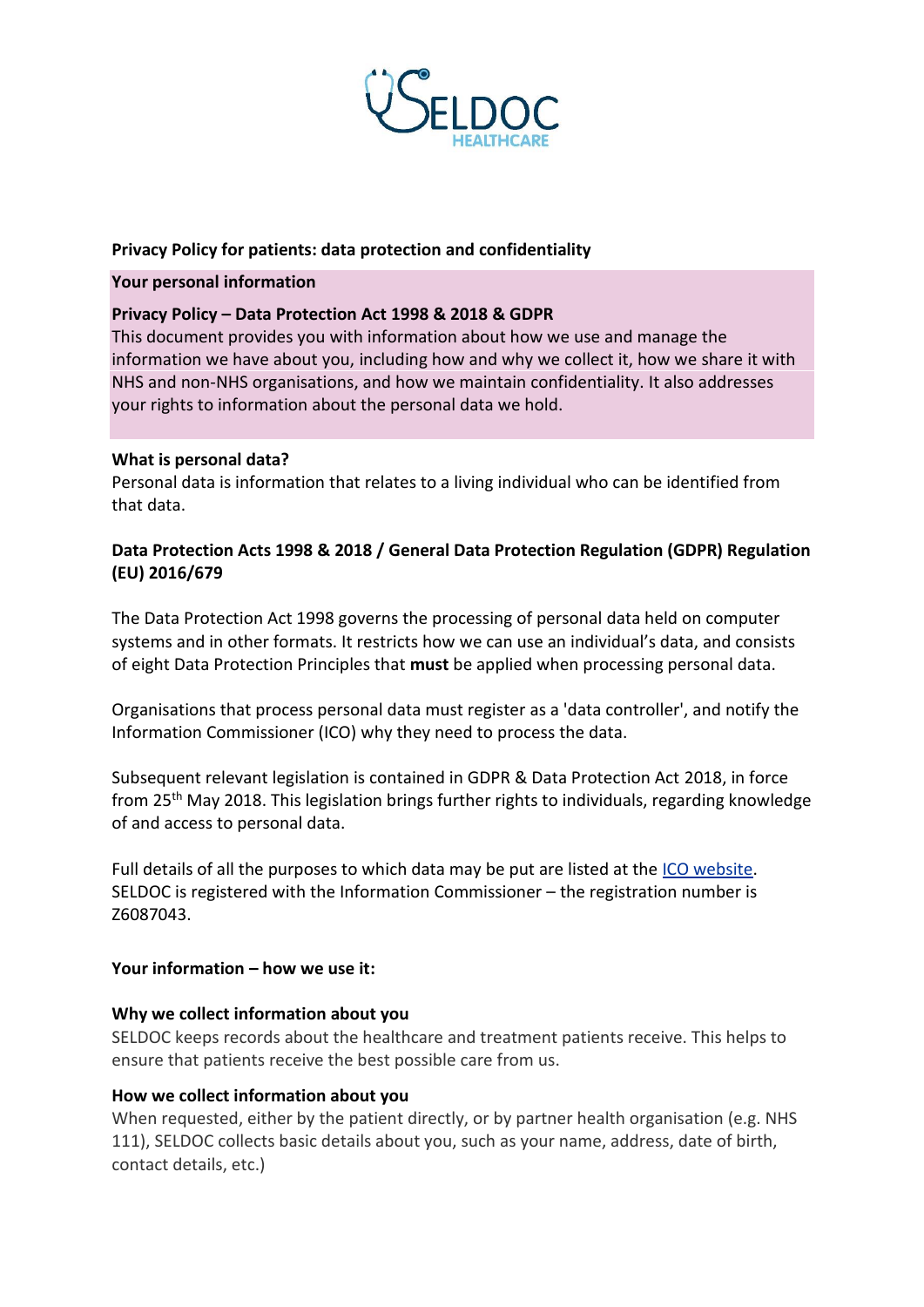

## **Recording of calls (incoming and outgoing calls)**

All calls made to SELDOC patient Line and through 111 are recorded, as are outbound clinician calls to patients. These calls

## **How we keep your records confidential**

Information you provide to SELDOC in confidence will only be used for the purposes explained to you and to which you consented, unless there are other circumstances covered by the law.

SELDOC complies with the NHS Confidentiality Code of Conduct. All our staff are required to protect your information, inform you of how your information will be used, and allow you to decide if and how your information can be shared.

SELDOC holds information about you in accordance with the Data Protection Act 1998.

## **How your personal information is used to improve the service**

Your information will also help us manage the service and protect the health of the public by being used to:

- review the care we provide to ensure it is of the highest standard and quality, e.g. through audit or service improvement
- ensure our services can meet patient needs in the future
- investigate patient queries, complaints and legal claims
- prepare statistics on national health performance
- train and educate healthcare professionals

## **Sharing information with NHS organisations**

We share your personal information with NHS organisations. For example, we may share your information for healthcare purposes with health authorities, NHS trusts, general practitioners (GPs), ambulance services and primary care agencies

## **Information sharing with non-NHS organisations**

We may need to share information from your health records with other non-NHS organisations from which you are also receiving care, such as Social Services. However, we will not disclose any health information to third parties without your explicit consent unless there are exceptional circumstances, such as when the health or safety of others is at risk or where the law requires it.

We may also be asked by other statutory bodies to share basic information about you, such as your name and address, but not sensitive information from your health records. This would normally be to assist them to carry out their statutory duties. In these circumstances,